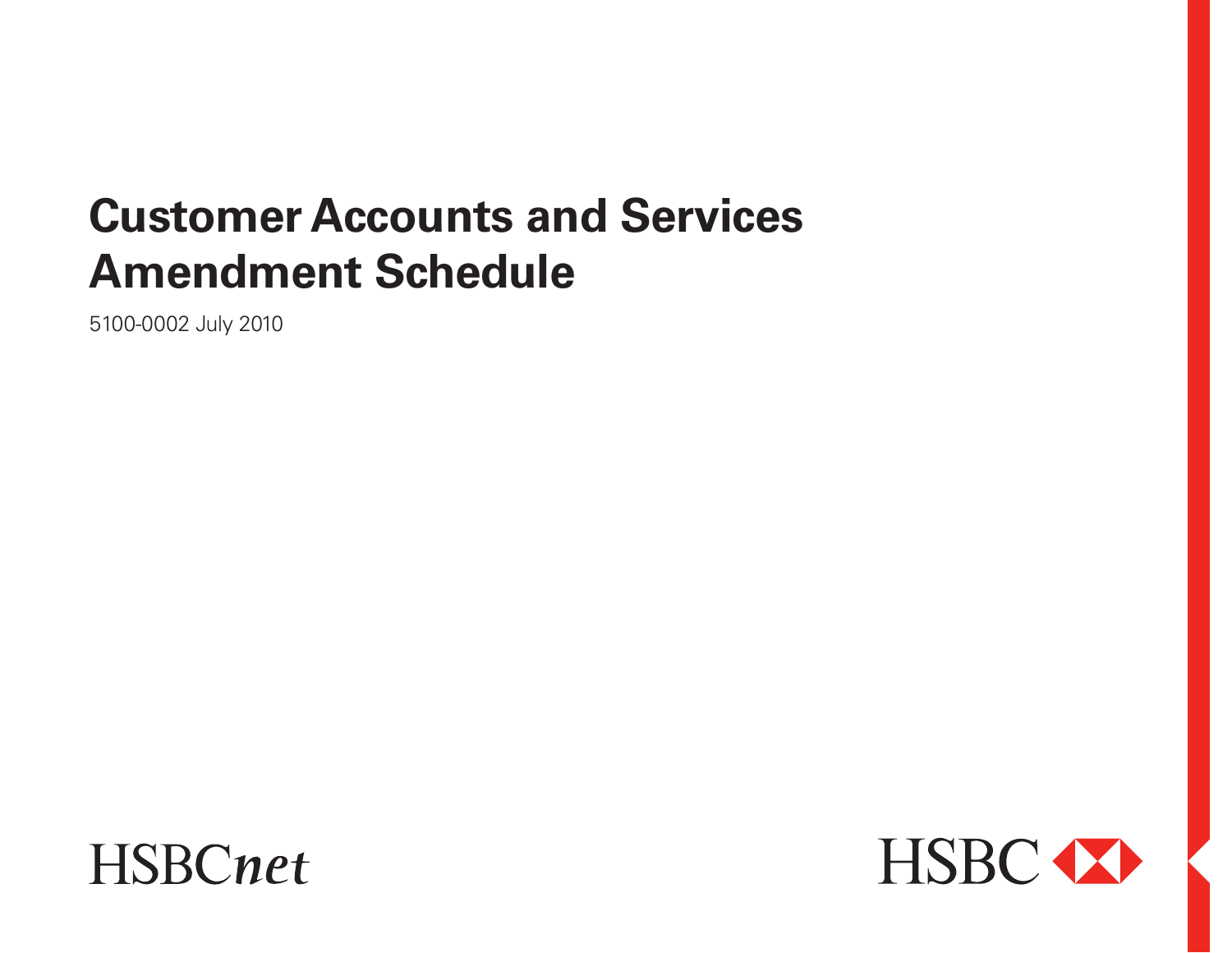Section 1

| <b>Agreement Authorisation</b>                                                                                       |                                                                                                                                                                                                                                         |  |  |  |
|----------------------------------------------------------------------------------------------------------------------|-----------------------------------------------------------------------------------------------------------------------------------------------------------------------------------------------------------------------------------------|--|--|--|
|                                                                                                                      | I/We refer to the HSBC eChannels Agreement between the Customer and the Principle Bank and confirm that the Account<br>and Services Schedule shall be amended in accordance with the attached Accounts and Services Amendment Schedule. |  |  |  |
| Signed for and on behalf of the customer                                                                             | Signed for and on behalf of the customer                                                                                                                                                                                                |  |  |  |
| Full Name in BLOCK letters                                                                                           | Full Name in BLOCK letters                                                                                                                                                                                                              |  |  |  |
| Job Title                                                                                                            | Job Title                                                                                                                                                                                                                               |  |  |  |
| Signature of Authorised Representative                                                                               | Signature of Authorised Representative                                                                                                                                                                                                  |  |  |  |
|                                                                                                                      |                                                                                                                                                                                                                                         |  |  |  |
|                                                                                                                      |                                                                                                                                                                                                                                         |  |  |  |
| Date                                                                                                                 | Date                                                                                                                                                                                                                                    |  |  |  |
| Where Customer Associate accounts is stated, the Customer Associate authorised signatory/signatories must sign here. |                                                                                                                                                                                                                                         |  |  |  |
| Signed for and on behalf of the Customer Associate                                                                   | Signed for and on behalf of the Customer Associate                                                                                                                                                                                      |  |  |  |
| Full Name in BLOCK letters                                                                                           | Full Name in BLOCK letters                                                                                                                                                                                                              |  |  |  |
| Job Title                                                                                                            | Job Title                                                                                                                                                                                                                               |  |  |  |
| Signature of Authorised Representative                                                                               | Signature of Authorised Representative                                                                                                                                                                                                  |  |  |  |
|                                                                                                                      |                                                                                                                                                                                                                                         |  |  |  |
| Date                                                                                                                 | Date                                                                                                                                                                                                                                    |  |  |  |
|                                                                                                                      |                                                                                                                                                                                                                                         |  |  |  |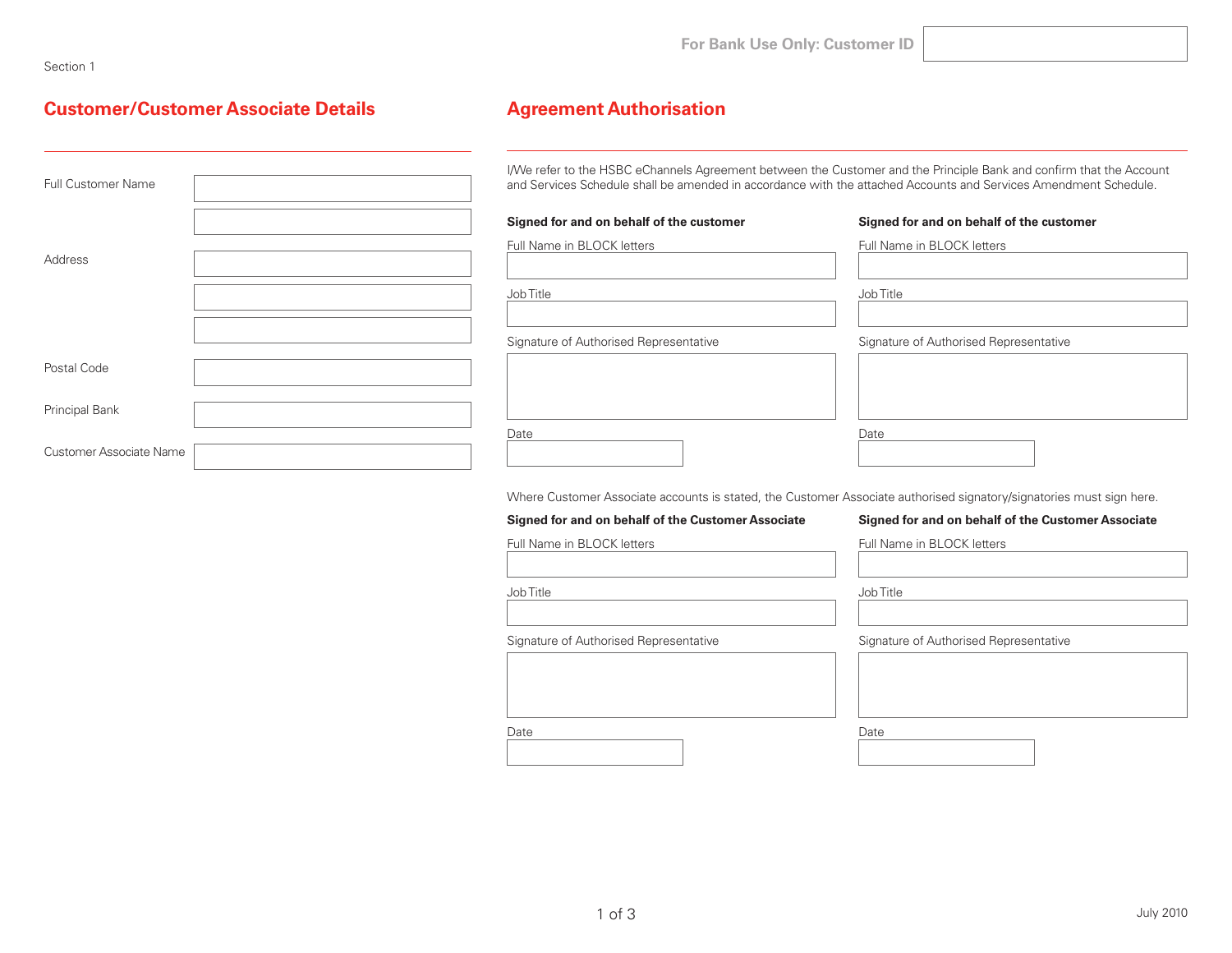# **Accounts and Services Schedule**

Please enter the name of the account holding bank for the accounts listed below. You may copy this page if you have accounts with more than one bank:

## Report and File Download

Statements: (indicate format)

If you wish to ADD to accounts and services listed to your HSBCnet profile please tick this box: Add If you wish to CHANGE the services available on the accounts listed below please tick this box:  $\Box$  Change\* If you wish to DELETE the accounts and services from your HSBC*net* profile please tick this box: Delete

*\*Please Note: If you select "Change" the services specified will supersede the existing services entitlement for the relevant accounts.*

# Account Details Services (Services of the Services of the Services of the Services of the Services of the Services

| Country/Bank/Branch Name | Bank Code | Account Number | Currency Account Title | * Authority Reference Account Number (TD Service Only) BTR TRF ACH PP BP CCE FLU TD eSEC other |                                                                                            |
|--------------------------|-----------|----------------|------------------------|------------------------------------------------------------------------------------------------|--------------------------------------------------------------------------------------------|
|                          |           |                |                        |                                                                                                | 00000000<br>$\Box$ $\Box$                                                                  |
|                          |           |                |                        |                                                                                                | $\Box$<br>$\Box$<br>$\Box$ $\Box$<br>⊏                                                     |
|                          |           |                |                        |                                                                                                | $\Box$<br>$\Box$<br>$\Box$<br>$\Box$ $\Box$<br>$\Box$<br>$\Box$<br>$\Box$<br>$\Box$        |
|                          |           |                |                        |                                                                                                | 0000000000                                                                                 |
|                          |           |                |                        |                                                                                                | 0000000<br>$\Box$<br>$\Box$ $\Box$                                                         |
|                          |           |                |                        |                                                                                                | 0000000<br>$\Box$ $\Box$<br>$\Box$                                                         |
|                          |           |                |                        |                                                                                                | $\Box\ \Box\ \Box\ \Box$<br>$\Box$ $\Box$<br>$\Box$<br>$\Box$<br>$\Box$<br>$\Box$          |
|                          |           |                |                        |                                                                                                | $\Box$<br>$\Box$<br>$\Box$<br>$\Box$ $\Box$<br>$\Box$                                      |
|                          |           |                |                        |                                                                                                | 00000000<br>$\Box$                                                                         |
|                          |           |                |                        |                                                                                                | 000000<br>$\Box$<br>$\Box$ $\Box$<br>$\Box$                                                |
|                          |           |                |                        |                                                                                                | 00000000<br>$\Box$ $\Box$                                                                  |
|                          |           |                |                        |                                                                                                | $\Box$ $\Box$<br>$\Box$<br>Г                                                               |
|                          |           |                |                        |                                                                                                | $\Box$<br>$\Box$<br>$\Box$ $\Box$<br>$\Box$<br>$\Box$<br>$\Box$<br>$\mathbf{1}$<br>$\perp$ |
|                          |           |                |                        |                                                                                                | 00000000<br>$\Box$                                                                         |
|                          |           |                |                        |                                                                                                | $\Box$<br>$\Box$<br>$\Box$ $\Box$<br>$\Box$                                                |
|                          |           |                |                        |                                                                                                |                                                                                            |

Please specify the local account from which you prefer us to debit the fees and/or tariffs for the channel

\* Please designate an existing HSBC (the "Bank") corporate account. The authority governing the designated corporate account, including the authorised users and authorised transaction levels (the "Authorities"), will be used by the Bank to verify proper Authorities with respect to transaction instructions in relation to the Term Deposit account. For the purposes of Term Deposit accounts the designated corporate account will be referred to as an Authority Reference Account (the "ARA"). For example if the existing corporate account that you designate as the ARA authorises person XY to transact up to a limit of ten million dollars then person XY will only be permitted to give settlement instructions if the balance of the Term Deposit Account is ten million dollars or less. You must specify an ARA for each Term Deposit account and the ARA must be one of the accounts you have designated for the debiting of funds in respect of the HSBC*net* Term Deposit transacting service.

## Other services requested **Services Key:**



BTR – Balance Reporting TRF – Inter-account Transfer ACH – Automated Clearing House PP – Priority Payments BP – Bill Payment CCE – Credit Card Enquiry FLU – File Upload TD – Time Deposits eSEC – Securities Reporting

\* CSV (for use in most spreadsheet applications such as MS Excel) \* SWIFT MT940

\* BAI2